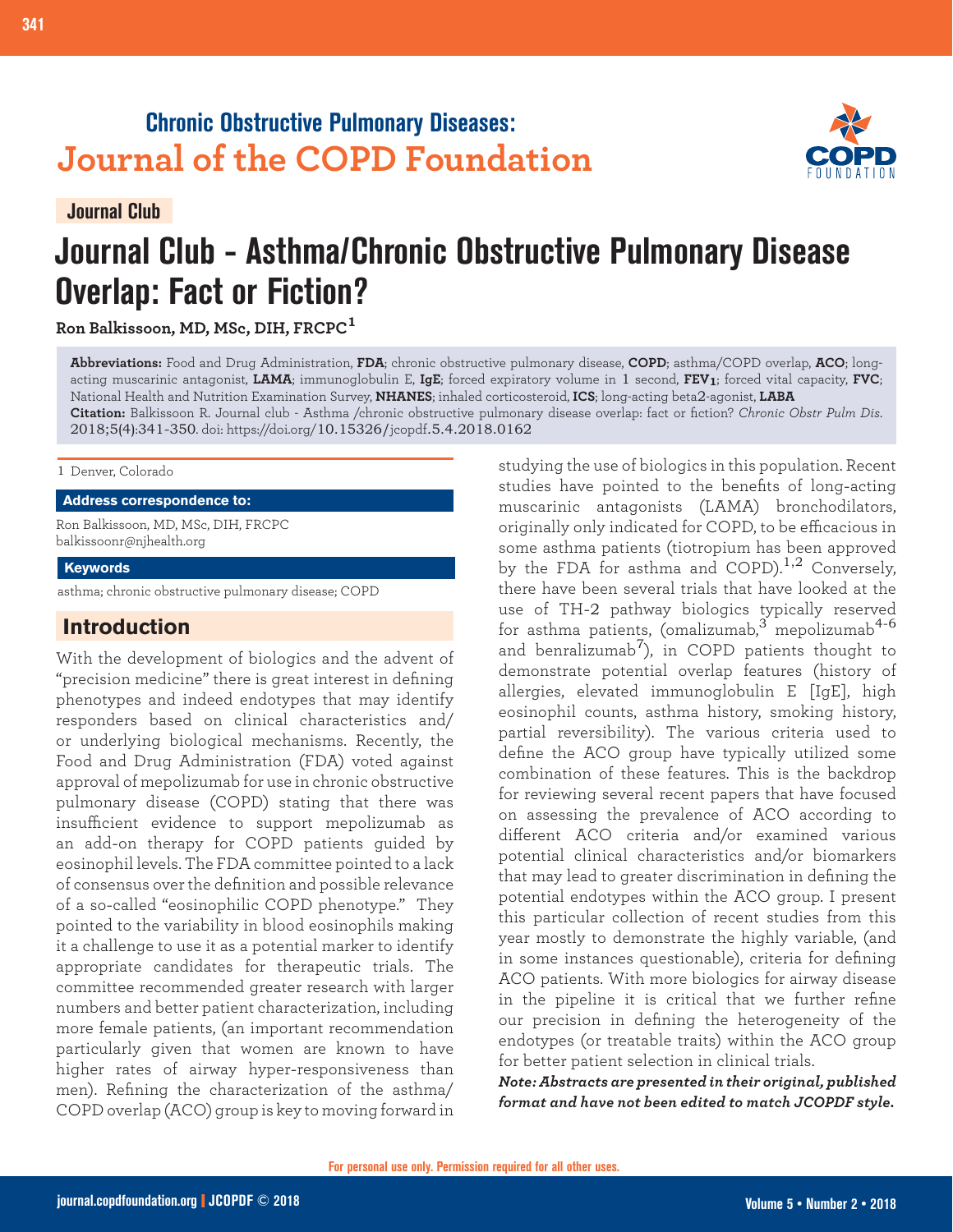## **Abstract 1 Clinical Approach to the Therapy of Asthma-COPD Overlap**

Maselli DJ, Hardin M, Christenson SA, et al. *Chest*. 2018. pii: S0012-3692(18)31129-2. doi: https://doi.org/ 10.1016/j.chest.2018.07.028

Over the last few years, there has been a renewed interest in patients with characteristics of both asthma and COPD. Although the precise definition of asthma-COPD overlap (ACO) is still controversial, patients with overlapping features are frequently encountered in clinical practice and may indeed have worse clinical outcomes and increased healthcare utilization than those with asthma or COPD. Therefore, there is a critical need to set a framework for the therapeutic approach of such patients. There are key distinctions in the therapy between asthma and COPD, particularly regarding the initial choice of therapy. However, there is considerable overlap in the use of existing medications for both diseases. Furthermore, novel therapies approved for asthma, such as monoclonal antibodies, may have a role in patients with COPD and ACO. The use of biomarkers, such as peripheral blood eosinophils, exhaled nitric oxide, and serum IgE, may help in selecting appropriate therapies for ACO. In this review, we provide an overview of available treatments for both asthma and COPD and explore their potential role in the treatment of patients with ACO.

## **Comments**

This is an excellent state of the art review discussing the importance and challenges in defining the ACO group.

## **Abstract 2 Health Characteristics of Patients With Asthma, COPD and Asthma-COPD Overlap in the NHANES Database**

Llanos JP, Ortega H, Germain G, et al. *Int J Chron Obstruct Pulmon Dis*. 2018;13:2859-2868. doi: https://doi.org/10.2147/COPD.S167379

#### **INTRODUCTION:**

Asthma and COPD have overlapping characteristics. As there are limited data on whether asthma-COPD overlap (ACO) represents a distinct condition, this study aimed to determine the similarities and differences of ACO with asthma and COPD.

#### **METHODS:**

US population-based, cross-sectional study using National Health and Nutrition Examination Survey data (2009-2012) compared participants with ACO vs those with asthma or COPD, each as mutually exclusive diseasestates. Demographics, health status, disability/limitations, health care resource utilization, clinical characteristics, and peripheral blood eosinophil counts were analyzed.

#### **RESULTS:**

A total of 1,609, 479, and 299 participants with asthma, COPD, and ACO, respectively, were included. An age-matched asthma subgroup included 299 participants from the asthma group. Compared with asthma and COPD, participants with ACO had worse health status, increased disease burden, and more comorbid conditions. The ACO, vs age-matched asthma subgroup, had lower percent predicted prebronchodilator forced expiratory volume in 1 second (82.1% vs 88.0%; *P*=0.017). The ACO group had significantly more asthma attacks in the past year than the age-matched asthma subgroup (49.8% vs 38.4%; *P*<0.001). The ACO group had more participants with postbronchodilator forced expiratory volume in 1 second <80% predicted (52.1%) vs COPD (30.8%; *P*=0.003) and more participants with blood eosinophil counts ≥400 cells/µL (16.9%) vs COPD (9.5%; *P*=0.007) and the asthma subgroup (6.7%; *P*=0.014).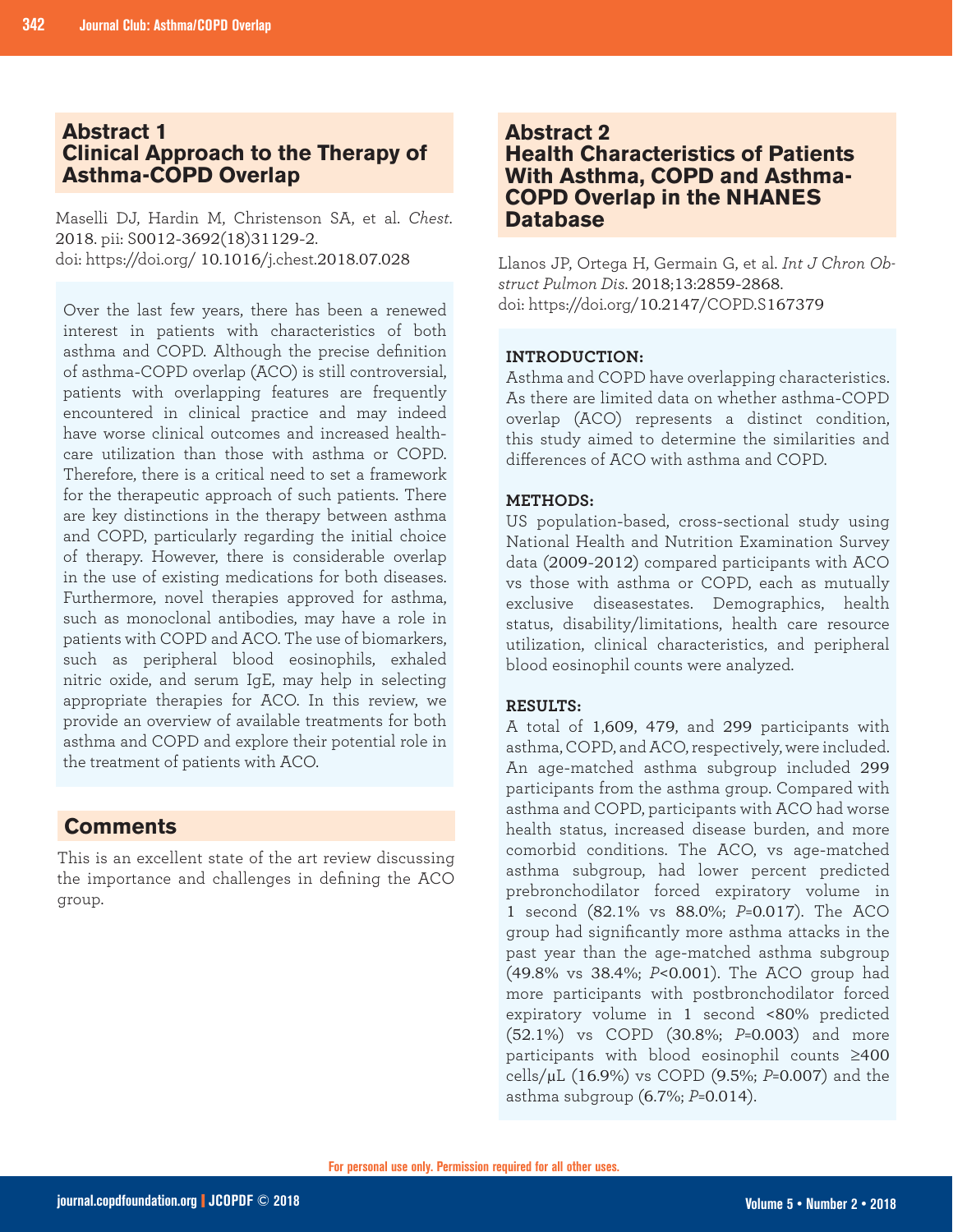#### **CONCLUSION:**

The ACO group represents an important subset of patients with chronic respiratory disease with an increased burden of disease over asthma and COPD individually. Early identification of this population will enable appropriate therapeutic interventions in a timely manner.

## **Comments**

The ACO group in this study were defined as individuals at least 40 years of age and having at least 1 characteristic from the definition for COPD, (spirometric evidence of airflow obstruction forced expiratory volume in 1 second/forced vital capacity [FEV1/FVC] <0.7 post bronchodilator or reports of ever being told they had emphysema or chronic bronchitis) or asthma (being at least 12 years of age and reporting having been told by a doctor or health professional that they had or still have asthma or having had an episode of asthma or an asthma attack in the past 12 months). While understanding the challenges of identifying the ACO phenotype based on data available in the National Health and Nutrition Examination Survey (NHANES) data bank, it is important to take this fact into account when interpreting the results. Interestingly the overall results more or less reflect other studies suggesting that ACO patients are more severely impaired than asthma or COPD patients and warrant identification and targeted treatment.

## **Abstract 3 Concomitant Diagnosis of Asthma and COPD: A Quantitative Study in UK Primary Care**

Nissen F, Morales DR, Mullerova H, et al. *Br J Gen Pract*. 2018; pii: bjgp18X699389. doi: https://doi.org/10.3399/bjgp18X699389

#### **BACKGROUND:**

Asthma and chronic obstructive pulmonary disease (COPD) share many characteristics and symptoms, and the differential diagnosis between the two diseases can be difficult in primary care. This study explored potential overlap between both diseases in a primary care environment.

#### **AIM:**

To quantify how commonly patients with COPD have a concomitant diagnosis of asthma, and how commonly patients with asthma have a concomitant diagnosis of COPD in UK primary care. Additionally, the study aimed to determine the extent of possible misdiagnosis and missed opportunities for diagnosis.

#### **DESIGN AND SETTING:**

Patients with validated asthma and patients with validated COPD in primary care were identified from the UK Clinical Practice Research Datalink (CPRD) in separate validation studies, and the diseases were confirmed by review of GP questionnaires.

#### **METHOD:**

The prevalence of concurrent asthma and COPD in validated cases of either disease was examined based on CPRD coding, GP questionnaires, and requested additional information.

#### **RESULTS:**

In total, 400 patients with COPD and 351 patients with asthma in primary care were identified. Of the patients with validated asthma, 15% (n = 52) had previously received a diagnostic COPD Read code, although COPD was only likely in 14.8% (95% confidence interval  $\text{[CI]} = 11.3$  to 19.0) of patients with validated asthma. More than half (52.5%, n = 210) of patients with validated COPD had previously received a diagnostic asthma Read code. However, when considering additional evidence to support a diagnosis of asthma, concurrent asthma was only likely in 14.5% (95% CI = 11.2 to 18.3) of patients with validated COPD.

#### **CONCLUSION:**

A concurrent asthma and COPD diagnosis appears to affect a relative minority of patients with COPD (14.5%) or asthma (14.8%). Asthma diagnosis may be over-recorded in people with COPD.

## **Comments**

The questionnaires and other diagnostic tools that were used in this study to identify patients with asthma or COPD are quite rigorous and validated.<sup>8,9</sup> While this may identify the group of patients that carry both diagnoses of asthma and COPD it does not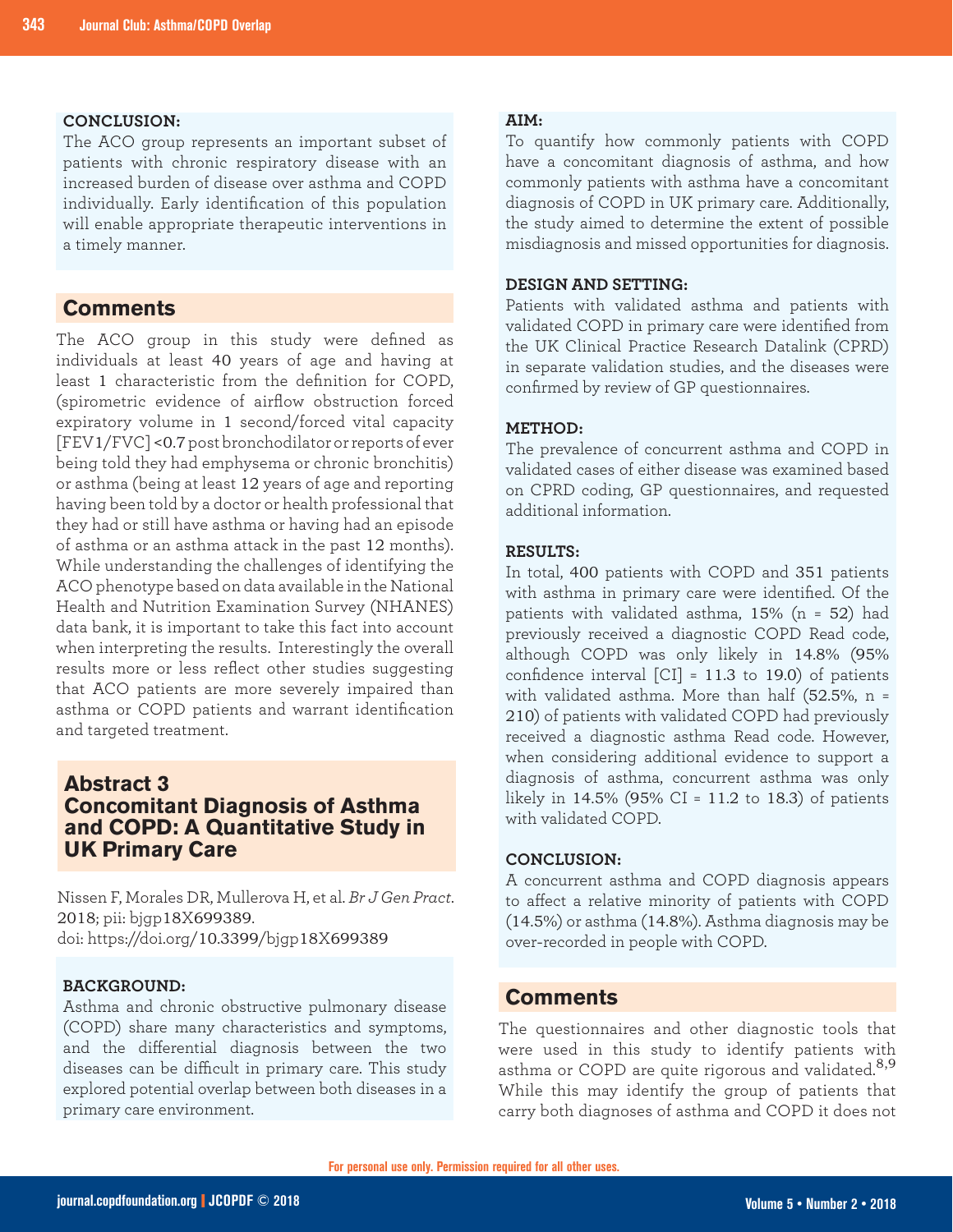necessarily identify the entire ACO population as there are likely patients with underlying asthma biological characteristics without being diagnosed with asthma. The study by Christenson and colleagues that examined the prevalence of a T2 genetic signature in 2 cohorts of COPD individuals in inhaled corticosteroid (ICS)/ long-acting beta2-agonist (LABA) trials found that up to about 20% had this signature and had the best response to ICS/LABA medications.10 Individuals in these trials had to have no prior history of asthma to be included in the studies.

## **Abstract 4 Overlap of Asthma and Chronic Obstructive Pulmonary Disease in Patients in the United States: Analysis of Prevalence, Features and Subtypes**

Turner RM, Depietro M, Ding B. *JMR Public Health Surveill*. 2018;4(3):e60. doi: https://doi.org/10.2196/publichealth.9930

#### **BACKGROUND:**

Although asthma and chronic obstructive pulmonary disease (COPD) are clinically distinct diseases, they represent biologically diverse and overlapping clinical entities and it has been observed that they often cooccur. Some research and theorizing suggest there is a common comorbid condition termed asthma-chronic obstructive pulmonary disease overlap, (ACO). However, the existence of ACO is controversial.

#### **OBJECTIVE:**

The objective of this study is to describe patient characteristics and estimate prevalence, health care utilization, and costs of ACO using claims-based diagnoses confirmed with medical record information.

#### **METHODS:**

Eligible patients were commercial US health plan enrollees; ≥40 years; had asthma, COPD, or ACO; ≥3 prescription fills for asthma/COPD medications; and ≥2 spirometry tests. Records for a random sample of 5000 patients with ACO were reviewed to validate claims-based diagnoses.

#### **RESULTS:**

The estimated ACO prevalence was 6% (estimated 10,250/183,521) among 183,521 full study patients. In the claims-based cohorts, the comorbidity burden for ACO was greater versus asthma but similar to COPD cohorts. Medication utilization was higher in ACO versus asthma and COPD. Mean total health care costs were significantly higher for ACO versus asthma but similar to COPD. In confirmed diagnoses cohorts, mean total health care costs (medical plus pharmacy) were lower for ACO versus COPD but similar to asthma (US \$20,035; P=.56). Among confirmed cases, where there was medical record evidence, smoking history was higher in ACO (300/343, 87.5%) versus asthma cohorts (100/181, 55.2%) but similar to COPD (68/84, 81%).

#### **CONCLUSIONS:**

ACO had more comorbidities, medication utilization, and costs than patients with asthma or COPD but differences were not seen after confirmation with medical records.

## **Comments**

In this study, the prevalence rate for ACO is reported as 6%. The similar rate of comorbidities for the ACO population and the COPD population likely reflects that most patients identified as having ACO have carried an initial diagnosis of COPD and that cigarette smoking is associated with a number of the comorbidities (cardiovascular disease, lung cancer, etc.) Note the ACO group had similar smoking rates to the COPD cohort compared to the asthma cohort. It is interesting that the ACO group had health care utilization costs similar to the asthma group and were less than the COPD group.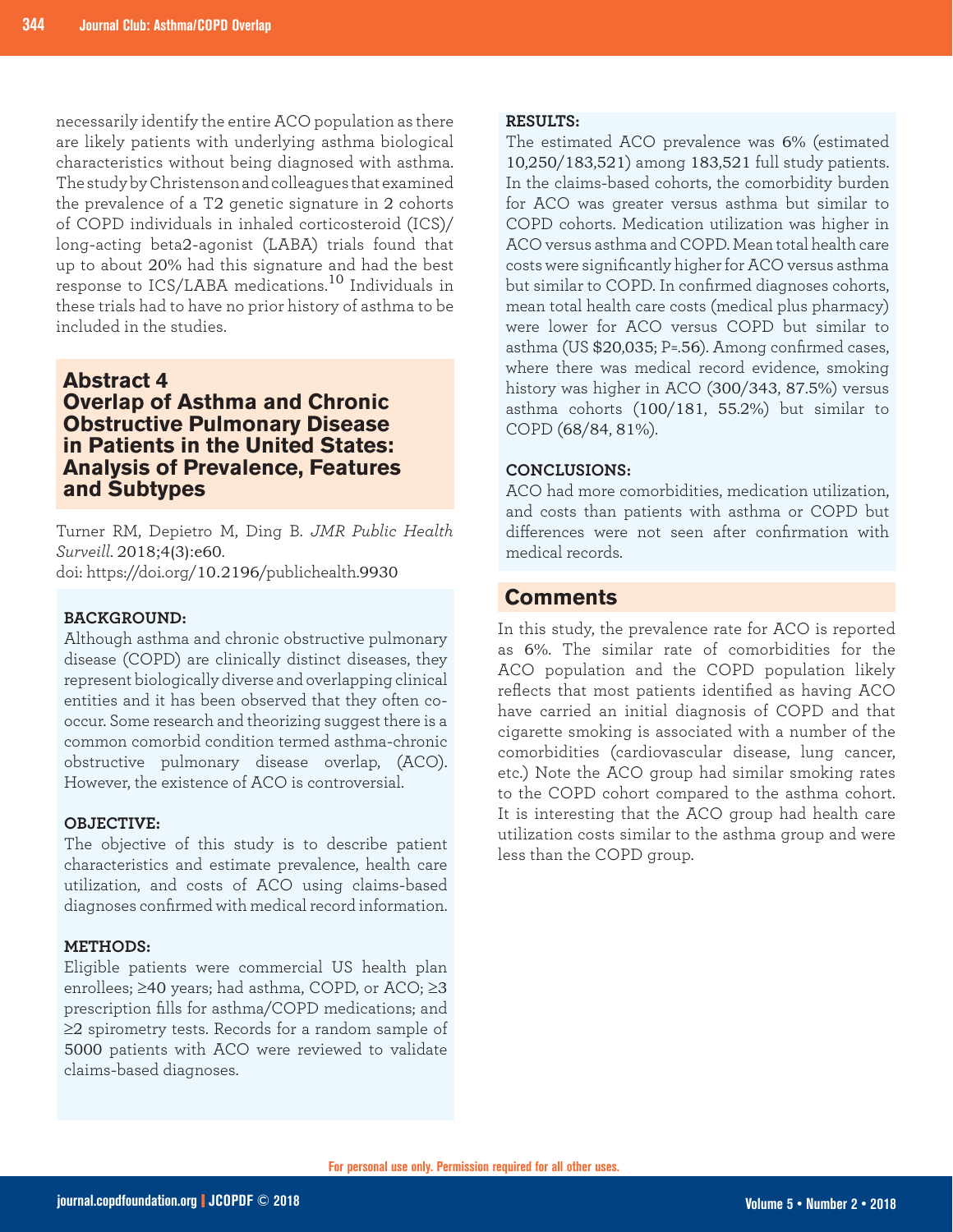## **Abstract 5 Value of Exhaled Nitric Oxide (FeNO) and Eosinophilia During the Exacerbations of Chronic Obstructive Pulmonary Disease Requiring Hospital Admission**

Río Ramírez MT, Juretschke Moragues MA, Fernández González R, et al. *COPD*. 2018;1-8. doi: https://doi.org/10.1080/15412555.2018.1482532

The aim of this study was to analyze whether FeNO levels in acute exacerbation of COPD (AECOPD) with hospital admission have better diagnostic value than eosinophilia in blood, and to evaluate its usefulness in predicting a better clinical response. An observational prospective study of patients with AECOPD was carried out. FeNO determinations were made on arrival at the emergency room (ER), at discharge and during stability 3-6 months after discharge. Co-morbidities, bronchodilators, inhaled (IGC) and systemic (SGC) glucocorticoids, eosinophils, systemic inflammation markers (procalcitonin, C-reactive protein), eosinophil cationic protein, and total IgE were collected. Fifty consecutive patients (92% men, mean age  $75±6$ years) were included in this study. Phenotypes were 26% Asthma-COPD Overlap Syndrome (ACOS), 42% chronic bronchitis (CB) and 32% emphysema. ACOS patients showed significantly higher levels of FeNO (73 ppb) and eosinophils (508 cells/mm3) than the rest (CB: 23 ppb, 184 cells/mm3, emphysema: 27 ppb, 159 cells/mm3; p <0.05). A significant correlation between FeNO levels measured in ER and eosinophils was observed  $(r=0.7; p<0.001)$ , but not at discharge or in stable phase. No significant association was found with parameters of systemic inflammation and mean stay. In conclusion, the determination of FeNO in AECOPD does not offer advantages over the evaluation of eosinophilia. These parameters rise at arrival in ER, descend at discharge, and remain unchanged in the stable phase. Both present similar diagnostic utility and are able to better identify the ACOS phenotype, which helps select a population that could benefit from a glucocorticoids therapy.

## **Comments**

This study is interesting in that it suggests that the best time to assess for eosinophilia is right at the time of an acute exacerbation before any treatment is instituted. Waiting until the patient returns to the office after a hospital admission (and probably after an outpatient course of prednisone) will not capture the elevated eosinophil levels that seem to be so elusive to obtain.

## **Abstract 6 Predictors of Asthma/COPD Overlap in FDNY Firefighters With World Trade Center Dust Exposure: A Longitudinal Study**

Singh A, Liu C, Putman B, et al. *Chest*. 2018; pii: S0012-3692(18)31055-31059. https://doi.org/10.1016/j.chest.2018.07.002

## **BACKGROUND:**

Previously healthy firefighters with World Trade Center (WTC) dust exposure developed airway disease. Risk factors for irritant-associated asthma/ COPD overlap are poorly defined.

#### **METHODS:**

This study included 2,137 WTC-exposed firefighters who underwent a clinically indicated bronchodilator pulmonary function test (BD-PFT) between 9/11/2001 and 9/10/2017. A post-BD FEV1 increase of > 12% and 200 mL from baseline defined asthma, and a post-BD FEV1/FVC ratio < 0.7 identified COPD cases. Participants who met both criteria had asthma/COPD overlap. Eosinophil levels were measured on screening blood tests performed shortly after 9/11/2001 and prior to BD-PFT; a subgroup of participants also had serum IgE and 21 cytokines measured (n = 215). Marginal Cox regression models for multiple events assessed the associations of eosinophil levels or serum biomarkers with subsequent diagnosis, with age, race, smoking, WTC exposure, first post-9/11 FEV1/FVC ratio, and BMI included as covariates.

#### **RESULTS:**

BD-PFT diagnosed asthma/COPD overlap in 99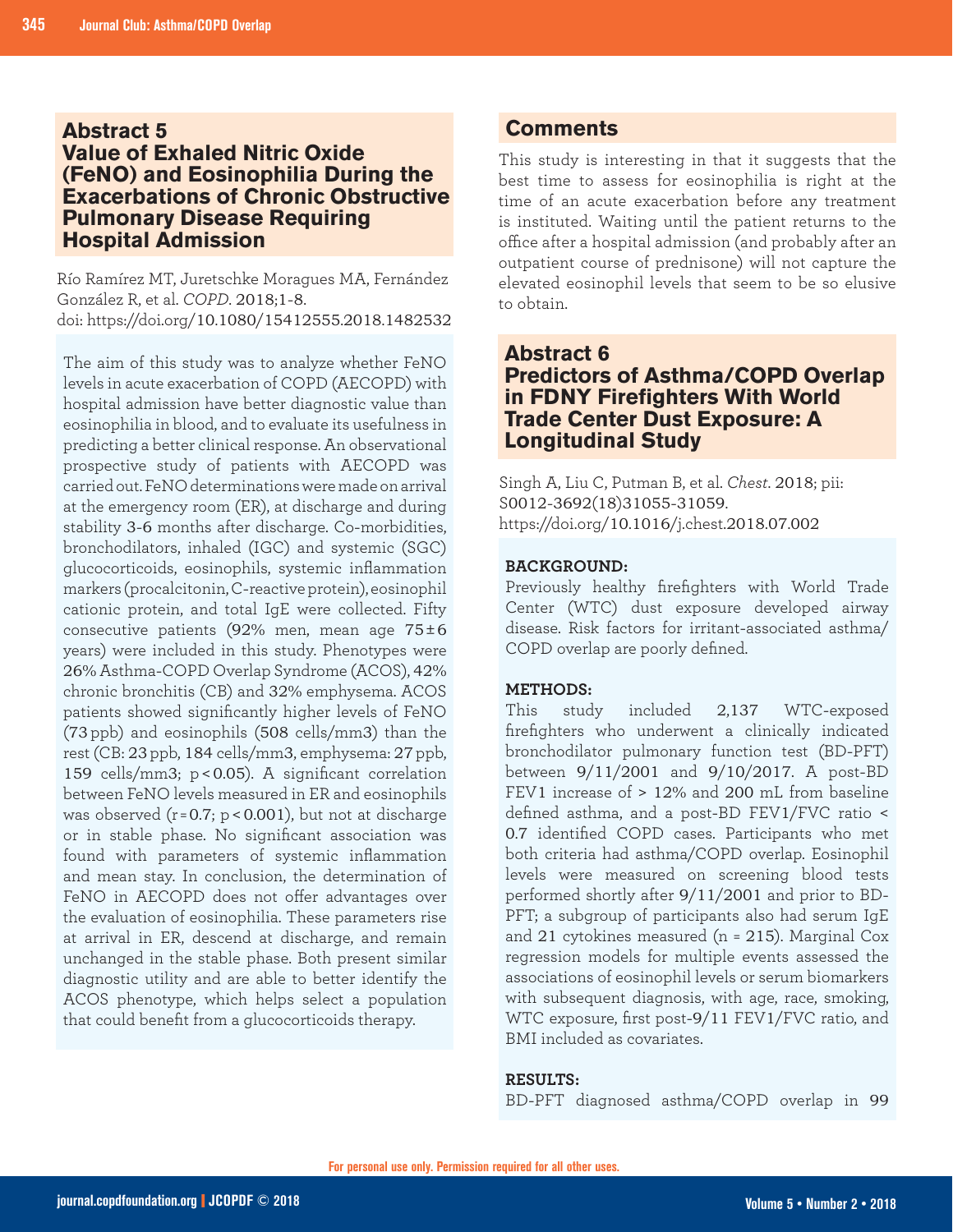subjects (4.6%), isolated-asthma in 202 (9.5%), and isolated-COPD in 215 (10.1%). Eosinophil

concentration  $\geq 300$  cells/ $\mu$ L was associated with increased risk of asthma/COPD overlap (hazard ratio [HR], 1.85; 95% CI, 1.16-2.95) but not with isolatedasthma or isolated-COPD. Serum IL-4 also predicted asthma/COPD overlap (HR, 1.51 per doubling of cytokine concentration; 95% CI, 1.17-1.95). Greater IL-21 concentration was associated with both isolated-asthma and isolated-COPD (HRs of 1.73 [95% CI, 1.27-2.35] and 2.06 [95% CI, 1.31-3.23], respectively).

#### **CONCLUSIONS:**

In WTC-exposed firefighters, elevated blood eosinophil and IL-4 levels are associated with subsequent asthma/COPD overlap. Disease-specific T-helper cell type 2 biomarkers present years before diagnosis suggest patient-intrinsic predisposition to irritant-associated asthma/COPD overlap.

## **Comments**

Interesting that the elevated eosinophil count and interleukin-4 counts appeared to predict increased risk of asthma/COPD but not asthma alone. This is an interesting cohort with a unique exposure. Using bronchodilator reversibility to define asthma has its limitations. The biomarker assessment is quite interesting. There remains ongoing controversy as to the differences versus similarities of the underlying pathophysiology of irritant-induced asthma or reactive airways dysfunction syndrome versus traditional occupational asthma associated with latency typically characterized as a T2 sensitization.11-14 While the members of this cohort did not have a prior history of airway disease, there remains the question as to whether the exposure caused the asthma or ACO or were there pre-existing T2 features that predisposed them to developing these conditions. In the absence of pre-exposure evaluation of these markers this question cannot be answered from this study.

## **Abstract 7 Asthma and COPD Overlap in Women: Incidence and Risk Factors**

To T, Zhu J, Gray N, et al. *Ann Am Thorac Soc*. 2018. doi: https://doi.org/10.1513/AnnalsATS.201802-078OC

#### **RATIONALE:**

Women with asthma are at a high risk of developing COPD, or asthma and COPD overlap syndrome (ACOS) as they age, which is a condition associated with a high mortality rate, low quality of life, and high healthcare costs. However, factors influencing the development of ACOS remain unclear.

#### **OBJECTIVE:**

To quantify the risk of developing COPD in Ontario women with asthma and identify factors that are associated with increased risk.

#### **METHODS:**

Data for Ontario women with asthma who participated in the Canadian National Breast Screening Study from 1980-1985 were linked to health administrative databases and participants were followed from 1992- 2015. A competing risks survival model was used to measure the associations between sociodemographic, lifestyle and environmental risk factors and time to COPD incidence, accounting for death as a competing risk.

#### **RESULTS:**

A total of 4,051 women with asthma were included in the study, of whom 1,701 (42.0%) developed COPD. The mean age at the study end date was 79 years old. Low education, high body mass index, rurality, and high levels of cigarette smoking were associated with ACOS incidence, while exposure to fine particulate matter (PM2.5), a major air pollutant, was not.

#### **CONCLUSION:**

Individual risk factors appear to play a more significant role in the development of ACOS in women than environmental factors, such as air pollution. Prevention strategies targeting health promotion and education may have the potential to reduce ACOS incidence in this population.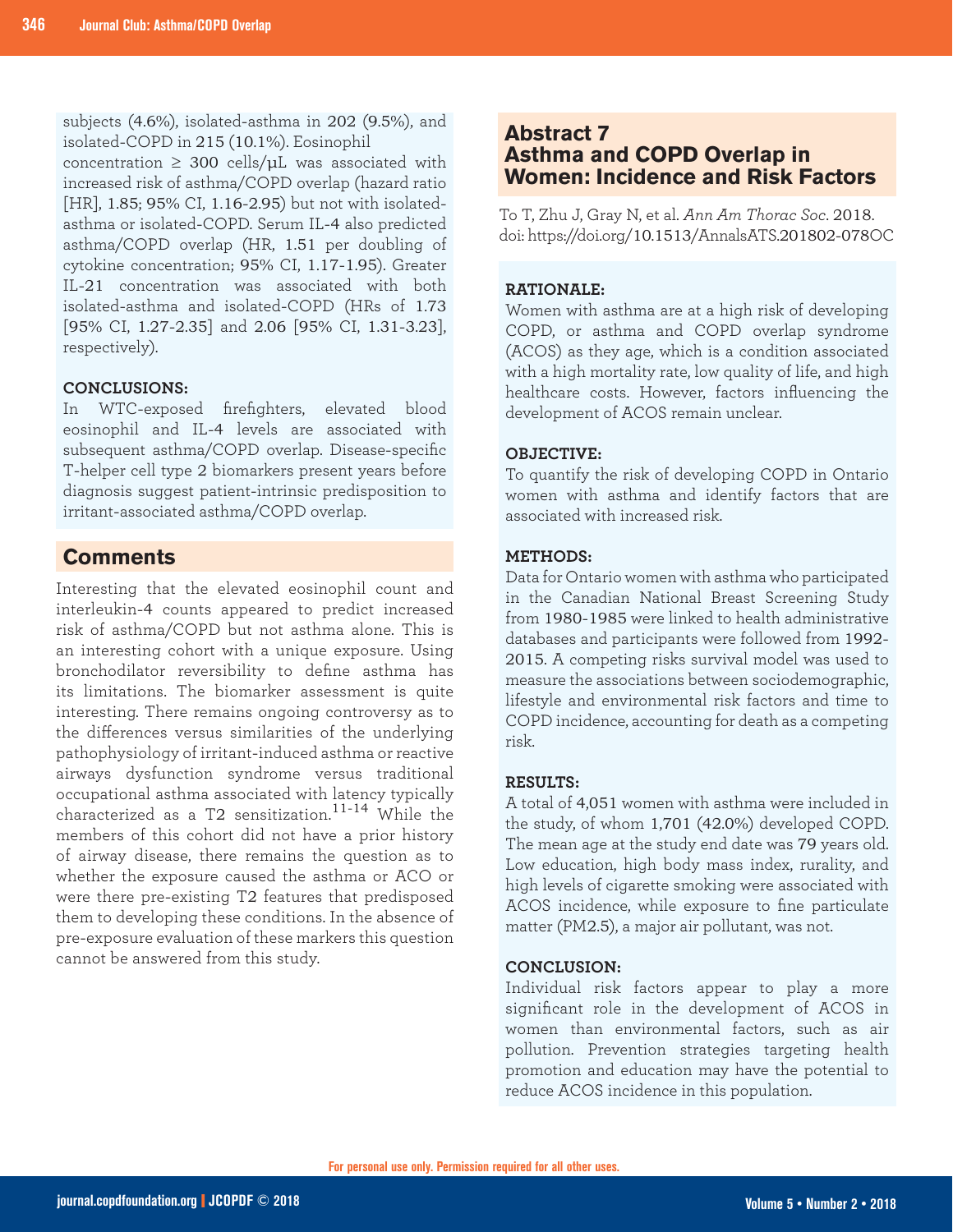## **Comments**

This is a longitudinal follow up of a female cohort over 23 years. Interestingly, the patients who were labeled as having ACO were identified by having had at least 1 COPD hospitalization and/or at least 1 COPD ambulatory care claim. Smoking was not used as part of the criteria to define the ACO group. ACO designation was purely on the basis of claims made that changed the diagnosis from asthma to COPD although, if the COPD diagnosis occurred less than 2 years after their asthma prevalence date, they were excluded. There are the obvious limitations of using classifications based on claims data and how to interpret these results but the analysis according to lifestyle, sociodemographic and exposure variables is very interesting and thoughtprovoking toward intervention and identifying potential high-risk groups.

## **Abstract 8 Combined Assessment of Serum Periostin and YKL-40 May Identify Asthma-COPD Overlap**

Shirai T, Hirai K, Gon Y, et al. *J Allergy Clin Immunol Pract*. 2018; pii: S2213-2198(18)30416-1. doi: https://doi.org/10.1016/j.jaip.2018.06.015

#### **BACKGROUND:**

Asthma-chronic obstructive pulmonary disease (COPD) overlap (ACO) has been proposed as a different diagnosis from asthma and COPD. However, little is known about the role of serum biomarkers in ACO.

#### **OBJECTIVE:**

To evaluate serum periostin, a type 2 biomarker, and serum chitinase-3-like protein 1 (YKL-40), a useful biomarker for COPD, in Japanese patients with asthma, ACO, or COPD, and investigate the role of these biomarkers in identifying ACO.

#### **METHODS:**

Subjects included Japanese patients with asthma  $(n = 177)$ , ACO  $(n = 115)$ , or COPD  $(n = 61)$ . Serum periostin, YKL-40, and total IgE, blood eosinophils, and fractional exhaled nitric oxide were measured and compared among the patients.

#### **RESULTS:**

Serum periostin was high in both asthma and ACO, but not in COPD, whereas serum YKL-40 was high in both COPDand ACO, but not in asthma. Serum periostin levels correlated weakly with eosinophil counts in asthma, ACO, and COPD. Multivariate linear regression analysis revealed that older age, lower body mass index, higher eosinophil counts, higher total IgE, and the absence of the diagnosis of COPD were significantly associated with higher periostin levels. Based on cutoff values derived by receiver operating characteristic analysis (periostin: 55.1 ng/mL; YKL-40: 61.3 ng/mL), patients were classified into high or low groups. The proportion of patients with both high serum periostin and YKL-40 levels was significantly higher in ACO than in asthma or COPD.

#### **CONCLUSIONS:**

Serum periostin levels were comparable between asthma and ACO, whereas YKL-40 was comparable between ACO and COPD. Combined assessment of serum periostin and YKL-40 may identify ACO.

## **Comments**

This is an interesting study although it is a relatively small sample size. The definition used in this study for ACO was according to the Global Initiative for Asthma guidelines15: history of asthma, older than 40, post bronchodilator  $FEV<sub>1</sub>/FVC < 0.7$  and at least one of the following criteria including > 10 pack-year history, diffusing capacity/alveolar volume < 80% predicted or low attenuation area on high resolution computed tomography and/ or 2 of the following criteria (from modifications to Guidelines) history of asthma, blood eosinophil counts ≥250 cells/µL. FeNO > 35 ppb or serum total IgE > 100. Patients had been on inhaled corticosteroids, LABAs, LAMAs, leukotriene receptor antagonists, theophylline or omalizumab for at least 6 months. Confounding this data is that 14% of the ACO group were never smokers. There are also major differences of the proportion of females in the asthma group (71%) versus in the COPD (20%) and ACO groups (21%). Nonetheless, this is a novel and intriguing approach and warrants further study.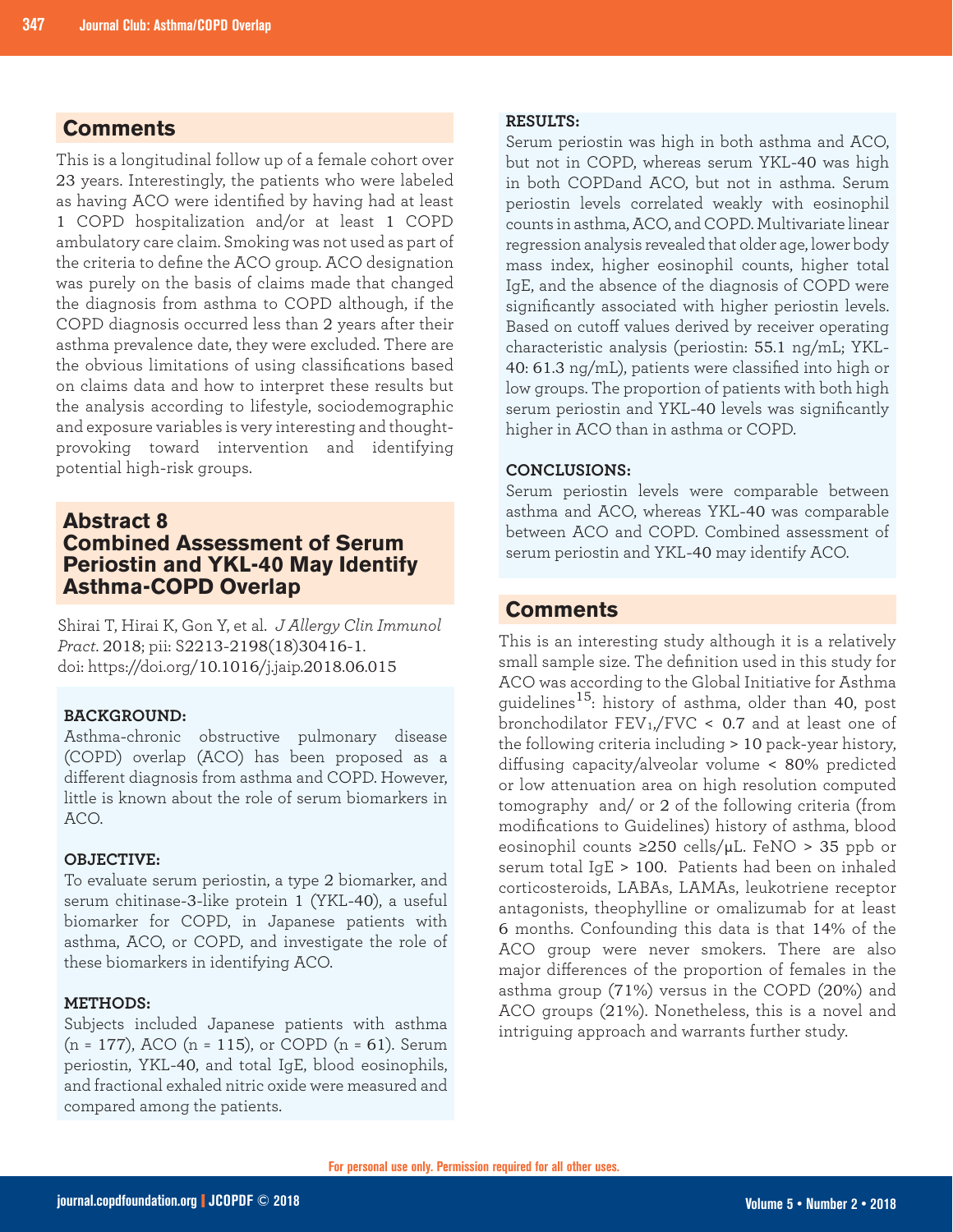## **Abstract 9 Differences in Prevalence of Asthma-COPD Overlap According to Different Criteria**

Song JH, Lee CH, Kim DK, et al. *Medicine (Baltimore)*. 2018;97(36): e12049. doi: https://doi.org/10.1097/MD.0000000000012049

Asthma and chronic obstructive pulmonary disease (COPD) are common chronic airway diseases. Overlap in the clinical features of these 2 diseases is observed in many cases, and thus, the concept of asthma-COPD overlap (ACO) has recently been proposed. However, the definition of ACO and the clinical significance remains to be determined. We evaluated the prevalence and risk of acute exacerbation in ACO among Korean COPD patients as defined by modified Spanish criteria and American Thoracic Society (ATS) Roundtable criteria. The prevalence of ACO was 47.7% (660/1383) by modified Spanish criteria and 1.9% (26/1383) by ATS Roundtable criteria. ACO, regardless of criteria, did not significant affect the exacerbation risk during at least 1-year followup period. Substantial discrepancies were found in the prevalence and outcome of ACO according to different diagnostic criteria, which would compromise implementation of ACO before the definition is established.

## **Comments**

These are rather sobering results. The 2 sets of criteria<sup>16,17</sup> have been thoughtfully and rigorously formulated and have been utilized in various studies. It is worth noting that in this study many individuals did not have eosinophil counts, IgE values or age of diagnosis data which would obviously limit the ability to categorize all participants accurately. The number of patients meeting the American Thoracic Society criteria was so low that it makes it difficult to achieve significant statistical power for the comparisons with the number meeting the Spanish criteria.

## **Abstract 10 Differences in Airway Structural Changes Assessed by Three-Dimensional Computed Tomography in Asthma and Asthma-COPD Overlap**

Niwa M, Fujisawa T, Karayama M, et al . *Ann Allergy Asthma Immunol*. 2018; pii: S1081-1206(18)30666-5. doi: https://doi.org/10.1016/j.anai.2018.08.006

## **BACKGROUND:**

Asthma- COPD overlap (ACO) is a clinical phenotype sharing features of asthma and COPD. Multidetector row computed tomography (MDCT) can be used to evaluate the airway structure; however, differences between asthma and ACO seen on MDCT are poorly understood.

#### **OBJECTIVE:**

To investigate the difference in airway structural between asthma and ACO using MDCT in patients with clinical asthma.

#### **METHODS:**

Sixty-four patients with asthma were allocated to an asthma group (neversmokers and ex-smokers with a smoking history of <10 pack-years) or an ACO group (patients with a ≥10-pack-year smoking history and FEV1/ FVC <0.7). The asthma group was further divided into patients with airflow limitation (AL; FEV1/FVC <0.7) and those without AL. Wall thickness (WT) and airway inner luminal area in the third-generation to fifth-generation bronchi were evaluated using MDCT in both study groups and in 29 healthy controls.

#### **RESULTS:**

There were 43 patients in the asthma group (20 with AL, 23 without AL) and 16 in the ACO group. Patients with asthma and ACO had significantly greater WT than the healthy controls. WT in the third-generation bronchi was significantly greater in the ACO group than in the asthma group. The ACO group and the asthma with AL group were matched for age, disease duration, FEV1/FVC. WT in the third-generation bronchi was still greater in the ACO group than in the asthma with AL group.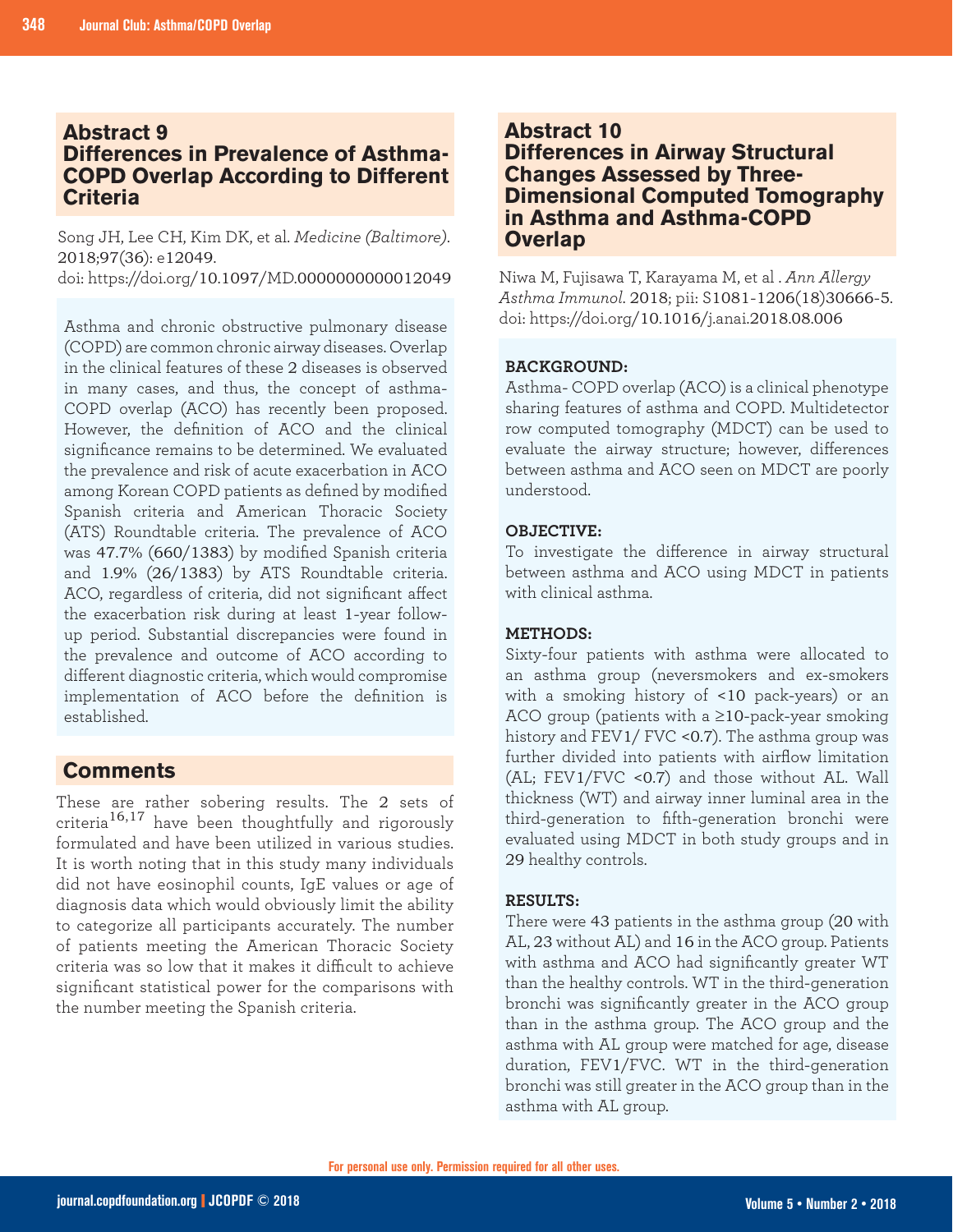#### CONCLUSION:

Patients with ACO have a thicker airway wall than those with asthma, suggesting that airway remodeling is more prominent in ACO than in asthma.

## **Comments**

Very small sample size. I am not sure if this approach will be a very practical tool to use to clinically phenotype/endotype patients with asthma versus ACO but it certainly is consistent with other studies that have identified that ACO patients have more fixed airflow obstruction than asthma patients.

## **Abstract 11 Combined Value of Exhaled Nitric Oxide and Blood Eosinophils in Chronic Airway Disease: The Copenhagen General Population Study**

Çolak Y, Afzal S, Nordestgaard BG, Marott JL, Lange P. *Eur Respir J*. 2018;52(2). doi: https://doi. org/10.1183/13993003.00616-2018

We investigated whether the combination of increased exhaled nitric oxide fraction (FeNO) level and blood eosinophil count had an additive value in chronic airway disease in the general population. We included 4677 individuals aged 20-100 years from the Copenhagen General Population Study. Based on pre- and post-bronchodilator spirometry, selfreported asthma and smoking history, participants were subdivided into healthy never-smokers (n=1649), healthy ever-smokers (n=1581), asthma (n=449), chronic obstructive pulmonary disease (COPD) (n=404), asthma-COPD overlap (ACO) (n=138) and nonspecific airflow limitation (n=456).Compared to individuals with  $F_{\text{eNO}}$  <25 ppb and blood eosinophils  $\sim 0.3 \times 10^9$  cells $\cdot$ L<sup>-1</sup>, age- and sex-adjusted odds ratios (95% CI) for wheezing were 1.54 (1.29-1.84) for individuals with  $F_{\text{eNO}} \geq 25$  ppb or blood eosinophils  $\geq$ 0.3×10<sup>9</sup> cells·L<sup>-1</sup> and 2.14 (1.47-3.10) for individuals with  $F_{\text{eNO}} \geq 25$  ppb and blood eosinophils  $\geq 0.3 \times 10^9$ cells $\cdot$ L<sup>-1</sup> Corresponding odds ratios were 1.13 (0.91-1.41) and 1.83 (1.20-2.79) for sputum production, 1.54 (1.22-1.94) and 3.26 (2.16-4.94) for asthma, 1.03 (0.80-1.32) and 0.67 (0.36-1.27) for COPD

and 1.32 (0.88-1.96) and 2.14 (1.05-4.36) for ACO. Among individuals reporting respiratory symptoms, predicting the type of chronic airway disease did not differ between the two biomarkers and did not improve by combining them. Combination of  $F_{\text{eNO}}$ and blood eosinophils may have an additive value in characterising chronic airway disease in the general population but still needs to be investigated further with regard to clinical application

## **Comments**

In this small study the ACO group (n=138) was defined as those individuals who showed fixed airflow limitation  $(FEV_1/FVC < 0.7)$  and self-reported asthma or with pre- and post- bronchodilator FEV1/FVC < 0.7 and who despite no self-reported asthma have significant FEV<sub>1</sub> reversibility of  $\geq$ 12% and 200 ml. Unfortunately, the investigators did not document the use of oral steroids and/or inhaled steroids in the different groups and whether this may have influenced the FeNO values and blood eosinophils (blood eosinophils are primarily reduced by oral corticosteroid use). Overall, blood eosinophils appeared to have a slightly greater discriminating power than exhaled nitric oxide with regard to various respiratory symptoms.